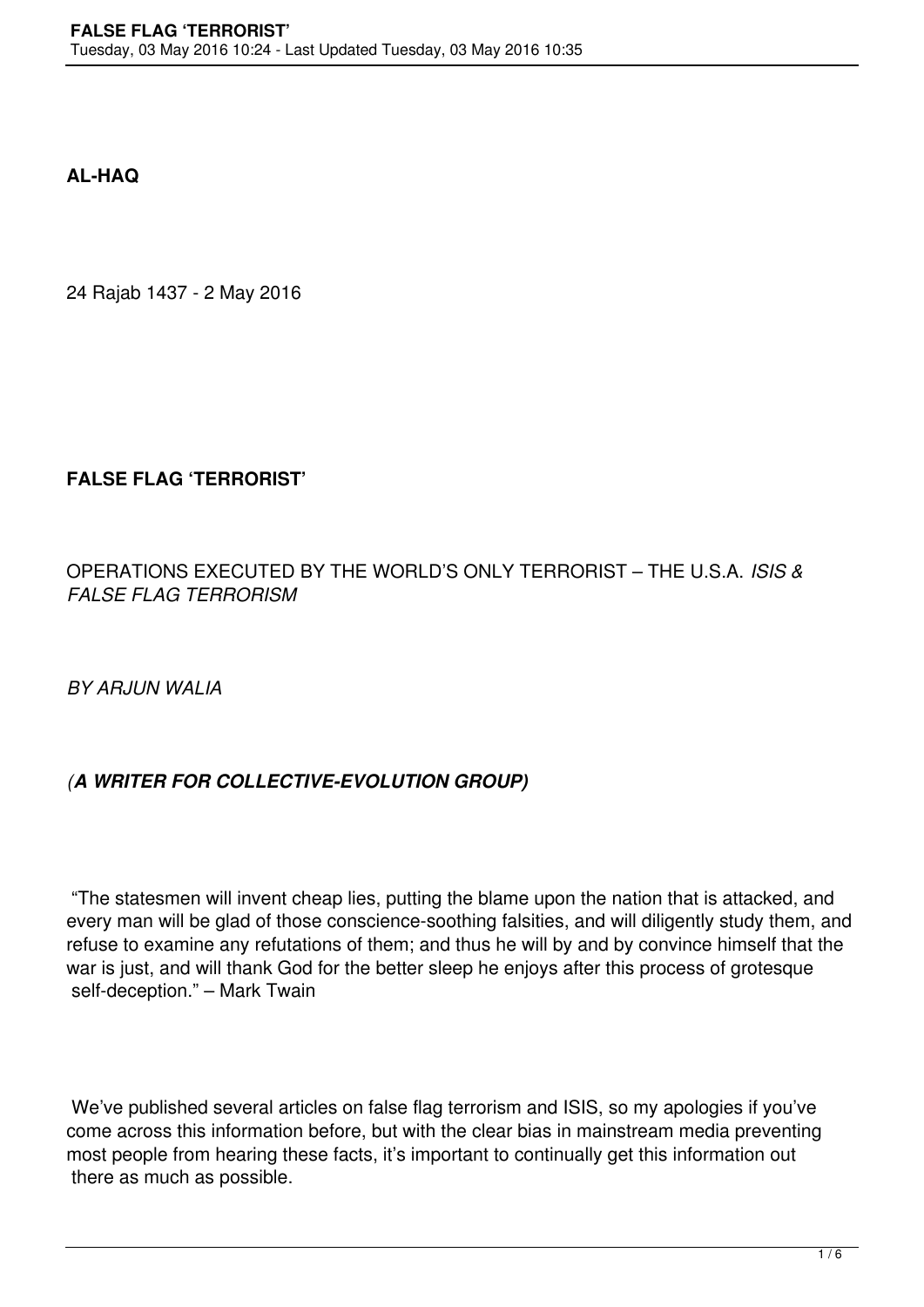Many people remain unaware of the connection between 'terrorism' and Western nations. Called false flag terrorism, it is the idea that the United States (and allied countries) are culpable in these terrorist events; that they have vested interests in creating and prolonging conflict, and accordingly finance terrorist groups so they can justify invading other countries and heightening security in their own — allowing them to increasingly diminish our rights in the process. And this idea is not mere conspiracy theory. Many intelligent and respected experts have been saying this for years.

Former British Foreign Secretary, Robin Cook, for example, made it quite plain before he died:

 *"The truth is, there is no Islamic army or terrorist group called Al Qaida. And any informed intelligence officer knows this. But there is a propaganda campaign to make the public believe in the presence of an identified entity representing the 'devil' only in order to drive the 'TV watcher' to accept a unified international leadership for a war against terrorism. The country behind this propaganda is the US and the lobbyists for the US war on terrorism are only interested in making money."*

At the International Conference on the New World Order, which was organized and sponsored by the Perdana Global Peace Foundation, prominent author and Canadian economist Dr. Michel Chossudovsky told the world that Al Qaeda and its affiliated organizations, including the Islamic State, are sponsored by the United States and its allies:

 *"It is documented that prior to 2011, there was a process of recruitment of mujahideen to fight in Syria, and this was coordinated by NATO and the Turkish high command. This report is confirmed by Israeli news sources and unequivocally, we are dealing with a state-sponsorship of terrorism, the recruitment of mercenaries, the training and the financing of terrorism."*

 At the same conference, he also made the following arguments, "We are dealing with a criminal undertaking at a global level.....and there is an ongoing war, it is led by the United States, it may be carried out by a number of proxy countries, which are obeying orders from Washington.....The global war on terrorism is a US undertaking, which is fake, it's based on fake premises. It tells us that somehow America and the Western world are going after a fictitious enemy, the Islamic state, when in fact the Islamic state is fully supported and financed by the Western military alliance and America's allies in the Persian Gulf.....They say Muslims are terrorists, but it just so happens that terrorists are Made in America. They're not the product of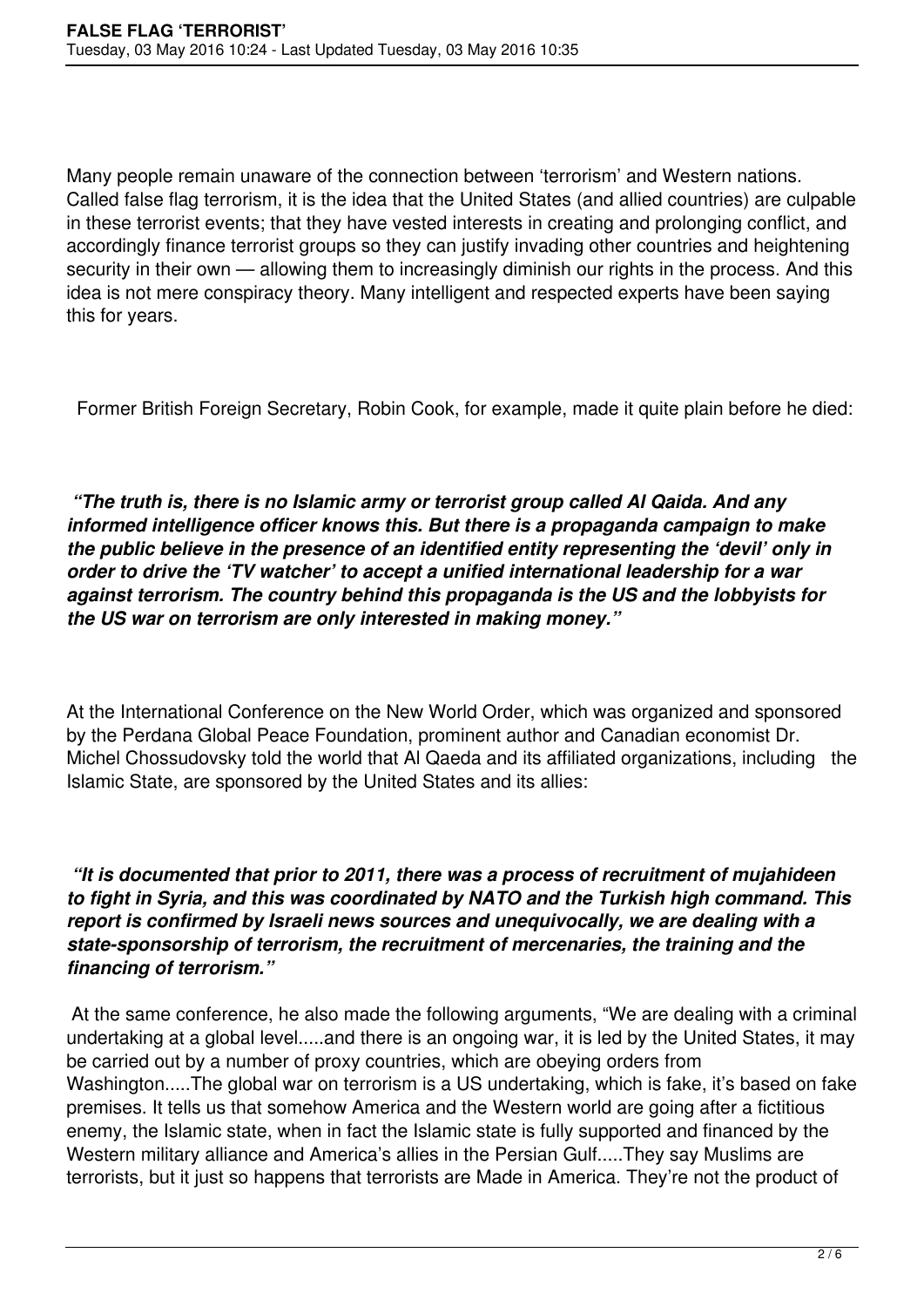Muslim society, and that should be abundantly clear to everyone on this floor...... The global war on terrorism is a fabrication, a big lie and a crime against humanity."

Russian president Vladimir Putin also exposed a number of countries who are funding ISIS at the last G20 Summit. As RT News reports, "[During the summit] I provided examples based on our data on the financing of different Islamic State (IS, formerly ISIS/ISIL) units by private individuals. This money, as we have established, comes from 40 countries and, there are some of the G20 members among them."

The recent release of the Hillary Clinton email archive as well as leaked Pentagon documents also confirms that the US and its allies supported ISIS, who, according to various press reports, are the alleged terrorists behind the Brussels attacks.

The 7-page Defense Intelligence Agency (DIA) document, dated August 2012, exposes US complicity in supporting the creation of an Islamic State.

It's important to consider whether these constant attacks, especially overseas, are a result of incompetence by the US Air Force or Washington's complicity in protecting the terrorists.

These questions have been being asked ever since the terror war industry began, and it's becoming clear that the Western military alliance has had plans to invade other countries for their own purposes well in advance of the terrorist attacks to which they were purportedly responding.

The now-retired Four Star US General Wesley Clark revealed to the world that the United States likes to take over other countries because they have a good military and can take down governments.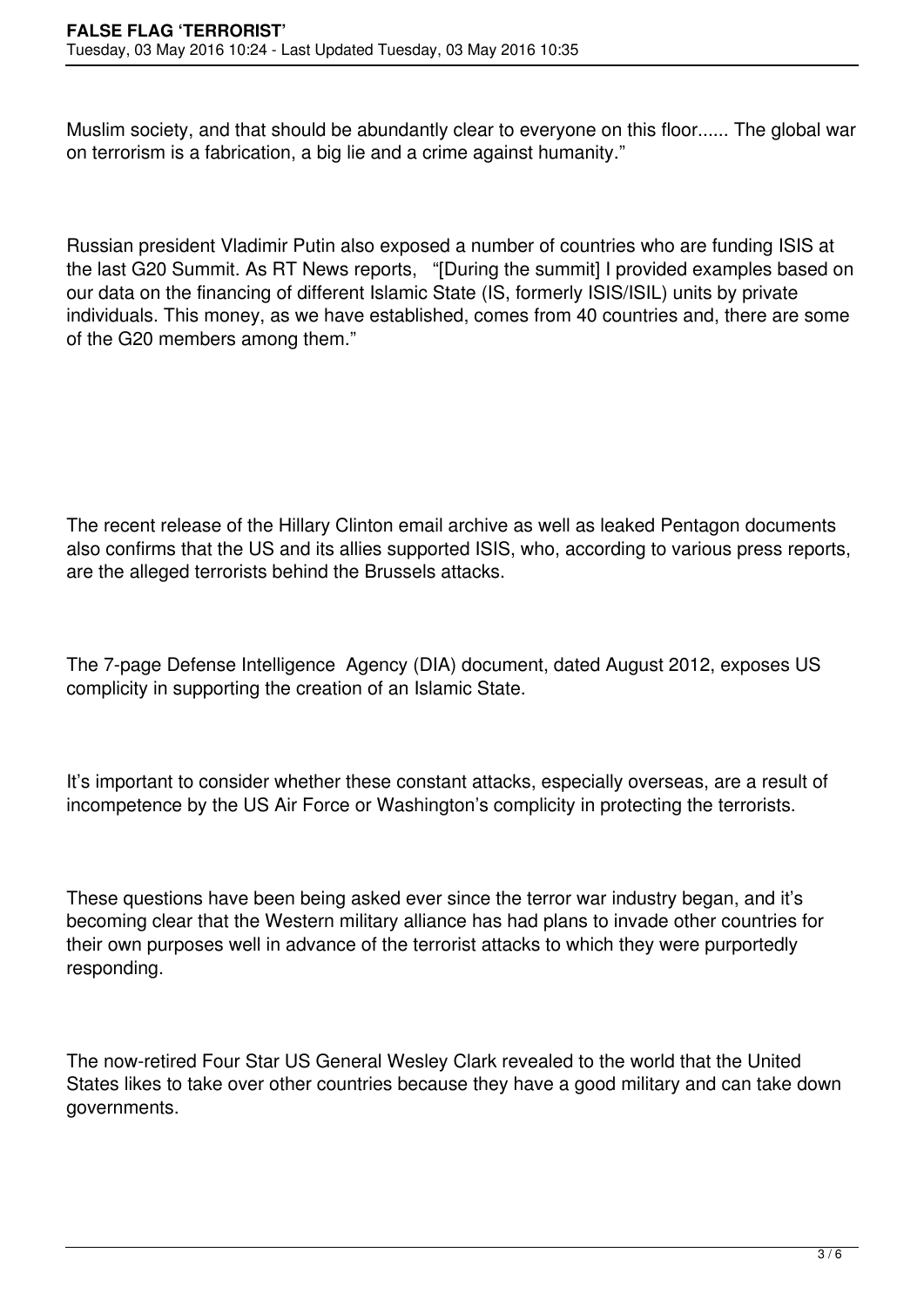The evidence is piling up, and as we move through 2016 and beyond, more people are starting to see through the system being controlled by corporate and financial interests. Regardless of who is elected, the main power that controls the U.S government and their allies must be held accountable and dismantled.

I will leave you with the quote below, which comes from John F. Hylan, who was the mayor of New York City from 1918-1925:

 *"The real menace of our Republic is the invisible government, which like a giant octopus sprawls its slimy legs over our cities, states and nation.....The little coterie of powerful international bankers virtually run the United States government for their own selfish purposes. They practically control both parties.....[and] control the majority of the newspapers and magazines in this country.*

*They use the columns of these papers to club into submission or drive out of office public officials who refuse to do the bidding of the powerful corrupt cliques which compose the invisible government. It operates under cover of a self-created screen [and] seizes our executive officers, legislative bodies, schools, courts, newspapers and every agency created for the public protection."*

**ISLAMIC COMMENT**

Allah Ta'ala says in the Qur'aan Majeed:

*"And with Him are the Keys of the Ghaib. No one knows them*, *but He. He is aware of what is in the ocean and the land. Not* a leaf drops (from a tree) but He is aware. There is not a seed *in the darkness of the earth (underground) nor anything moist or dry, but it is recorded in a Clear Book."*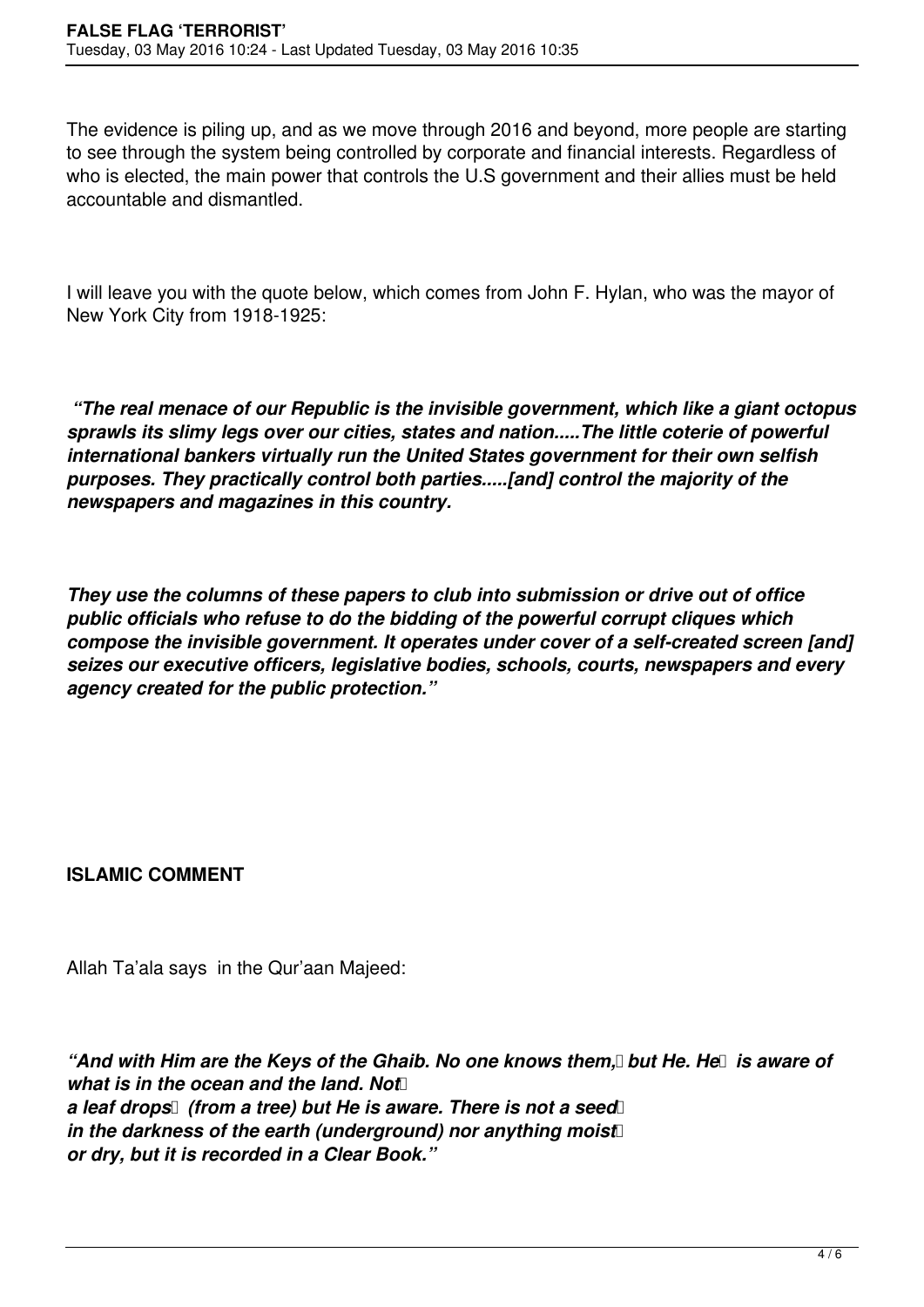## *"*(O Muhammad!) Say: Allah is Maalikul Mulk (the Owner/King of the entire world and *sovereignty). You (O Allah) grant mulk (sovereignty/political power) to whomever You will, and You snatch*  away mulk from whomever You will. You grant honour to whomever *You will and You* disgrace whomever You will. All goodness is *In Your control. Verily, You have power over everything."*

Not an atom moves without the awareness, will and intervention of Allah Azza Wa Jal. There are no accidents in Allah's creation. Every upheaval of whatever kind, every development, and every conflict and conflagration are by the decrees of Allah Azza Wa Jal. Powers are installed and powers are destroyed by Allah's command. Empires are created and eliminated by the decree and command of Allah Ta'ala.

All forces in creation are the armies of Allah Azza Wa Jal. The Qur'aan Majeed states: *" No one knows the armies of Allah, but He."* 

The Winds, floods, earthquakes, droughts, volcanoes, locusts, mosquitoes and the plethora of other disasters are all among the armies of Allah Azza Wa Jal. And, this includes the kuffaar whom Allah Ta'ala harnesses into His Scheme of Punishment for Muslims who have trespassed beyond the point of return into the domain of immorality, fisq, fujoor, bid'ah and kufr. Citing an example of the kuffaar army of Allah Ta'ala, the Qur'aan Majeed states:

*"And we sent against you (O Bani Israaeel!) such of Our servants who were powerful in warfare. Then they penetrated the homes. And that was a promise executed........(and also) so that they disfigure your faces and P enter the Musjid as they had entered (and destroyed it) the first* time, and they laid to utter waste (and destruction) whatever they overran."